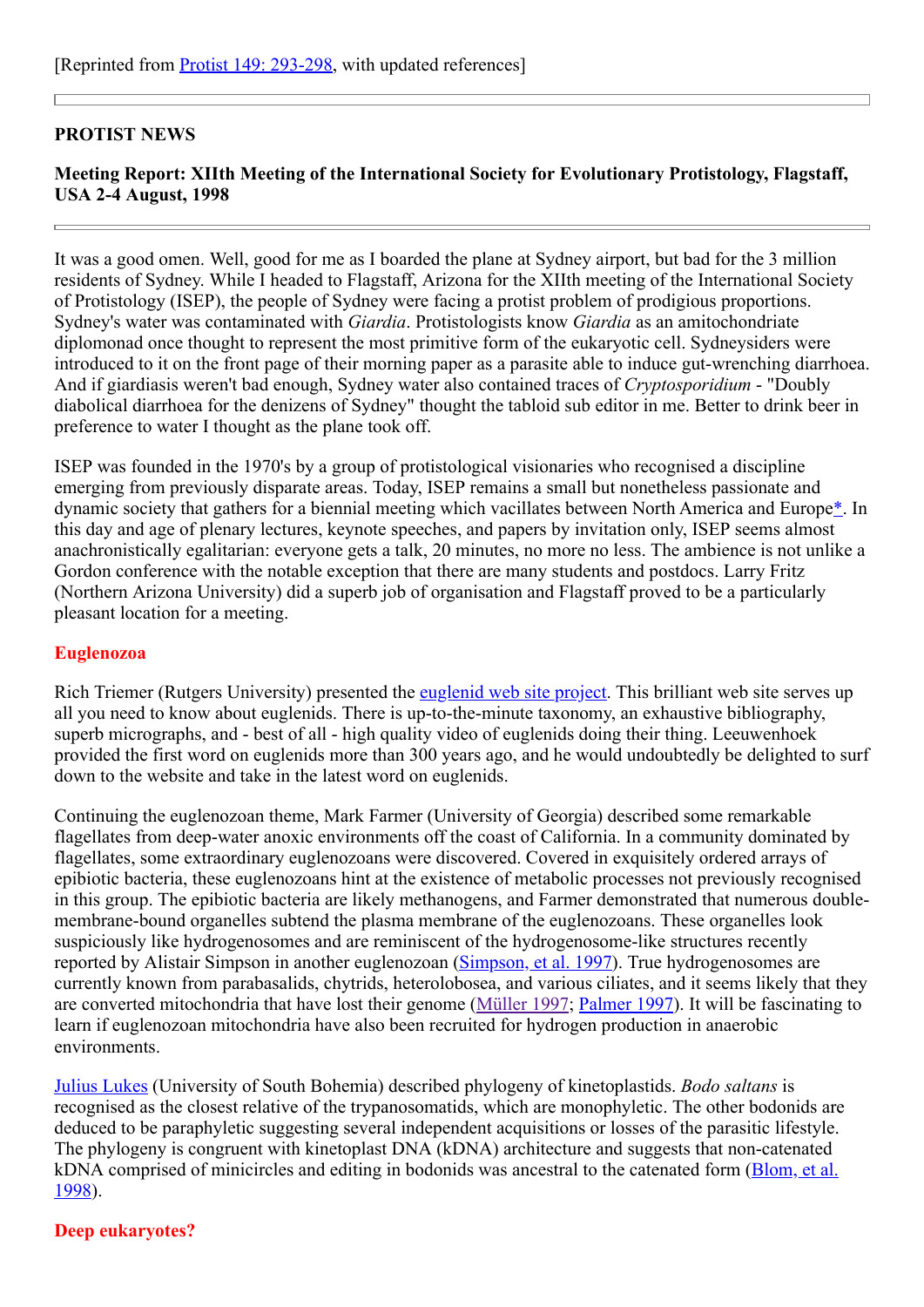Are there any extant deep eukaryotes? In recent years our models for the early versions of the eukaryotic cell have come under challenge. Although rRNA and translation factor trees positioned amitochondriate eukaryotes such as diplomonads, microsporidia and parabasalids at the base of the eukaryotes ([Sogin 1993\)](http://megasun.bch.umontreal.ca/isep/protista.html#Sogin), more recent data suggest these protists are secondarily reduced rather than simple and primitive (Germot, et [al. 1997; Hashimoto, et al. 1998; Hirt, et al. 1997; Keeling and McFadden 1998; Keeling 1997; Müller 199](http://megasun.bch.umontreal.ca/isep/protista.html#Germot)[7](http://megasun.bch.umontreal.ca/isep/protista.html#Muller); [Roger, et al. 1998\)](http://megasun.bch.umontreal.ca/isep/protista.html#Roger).

Several ISEP papers addressed this conundrum by sequencing different genes from putatively early protists. [John Stiller](http://www.ncbi.nlm.nih.gov/htbin-post/Entrez/query?uid=9751740&form=6&db=m&Dopt=b) (University of Washington) has sequenced the RNA polymerase gene from the pelobiont *Mastigamoeba invertens*. This archamoeba lacks mitochondria and could perhaps represent a premitochondrial eukaryote. The RNA polymerase trees position *Mastigamoeba* at the base of the eukaryotes, whereas rRNA trees position it higher up. John Archibald (Dalhousie University) examined subunits of the chaperonin containing TCP-1 complex (CCT) which represent a paralogous family created by duplications at some point during eukaryotic diversification. Similar to later diverging eukaryotes, Archibald showed that *Trichomonas vaginalis* possesses eight subunits suggesting the duplications occurred in eukaryotes prior to divergence of parabasalids. Lorraine Olendzenski (University of Connecticut) focused on the catalytic subunit of V-type ATPases in microsporidia, diplomonads and parabasalids. Phylogenetic analysis positioned *Giardia* at the base of the eukaryotes. The position of parabasalids was not well resolved, emerging polychotomously with numerous other eukaryotes. The microsporidian *Nosema* was found to be [sister to fungi, confirming previous data suggesting microsporidia are fungi rather than protists \(see Keeling](http://megasun.bch.umontreal.ca/isep/protista.html#KM) and McFadden 1998 for review).

[Naomi Fast](http://megasun.bch.umontreal.ca/isep/protista.html#Fast) (Dalhousie University) described components of the spliceosome from *Nosema locustae* and *Trichomonas vaginalis*. It was initially thought that deep eukaryotes might lack introns (Palmer and Logsdon [1991\). This was consistent with the hypothesis that spliceosomal introns originate from Group II introns and](http://megasun.bch.umontreal.ca/isep/protista.html#PL) that the latter entered eukaryotes via endosymbiosis of an alpha proteobacterium creating the mitochondrion [\(Palmer and Logsdon 1991\)](http://megasun.bch.umontreal.ca/isep/protista.html#PL). The deep eukaryotes, thought never to have contained mitochondria, were therefore predicted to lack introns. Fast described U6 and U2 snRNAs from *Nosema* [\(Fast, et al. 1998](http://megasun.bch.umontreal.ca/isep/protista.html#Fast)), and U5 snRNA and PRP8 (a spliceosomal protein) from *Trichomonas*. Identification of these spliceosomal components provides strong evidence for the presence of introns in microsporidian and parabasalid genomes. Fast's hypothesis was confirmed very recently by the discovery of a spliceosomal intron in a microsporidian [\(Biderre 1998](http://megasun.bch.umontreal.ca/isep/protista.html#Biderre)).

### **Nucleomorphs**

Nucleomorphs, the vestigial nuclei of eukaryotic endosymbionts in cryptomonad and chlorarachniophyte algae, were a strong theme at this year's ISEP. Martin Fraunholz, Stefan Zauner and Jurgen Wastl from the laboratory of Uwe Maier (Marburg University) presented progress on the cryptomonad nucleomorph sequencing project being undertaken in collaboration with Tom Cavalier-Smith (University of British Columbia) and Susan Douglas (Inst. for Marine Biosciences). The bulk of chromosome II (175kb) is now sequenced. A preponderance of house-keeping genes appears to exist for the service of just a few genes encoding plastid proteins (*fts*Z, *cpn*60, two ORFs [ORF 292 & ORF 131] with homologues in *Synechocystis,* and perhaps rubredoxin). Most intriguing are the parallels between the nucleomorphs of cryptomonads and chlorarachniophytes. Despite different starting points from separate secondary endosymbioses, both nucleomorphs have converged at similar reduction points. Each nucleomorph has just three chromosomes, all of which carry rRNA genes at the chromosome ends just within the telomeres [\(Gilson and McFadden 1995](http://megasun.bch.umontreal.ca/isep/protista.html#Gilson)). Unlike the chlorarachniophyte nucleomorph, the cryptomonad nucleomorph is depauperate in introns, but both have otherwise very compact organization with miniature intergenic spacers. In extreme cases the spacers are non-existent and genes overlap.

Some of the more intriguing 'finds' in the nucleomorph are tubulins. Patrick Keeling (Indiana University) described alpha, beta and gamma tubulins from the cryptomonad nucleomorph. Although highly divergent, the endosymbiont tubulins still reveal traces of their red algal ancestry (the cryptomonad endosymbiont was a red alga). The function of these tubulins is mysterious since no microtubules are observed in the [endosymbiont, not even during nucleomorph division, which occurs without a visible spindle \(McKerracher](http://megasun.bch.umontreal.ca/isep/protista.html#McKerracher) and Gibbs 1981).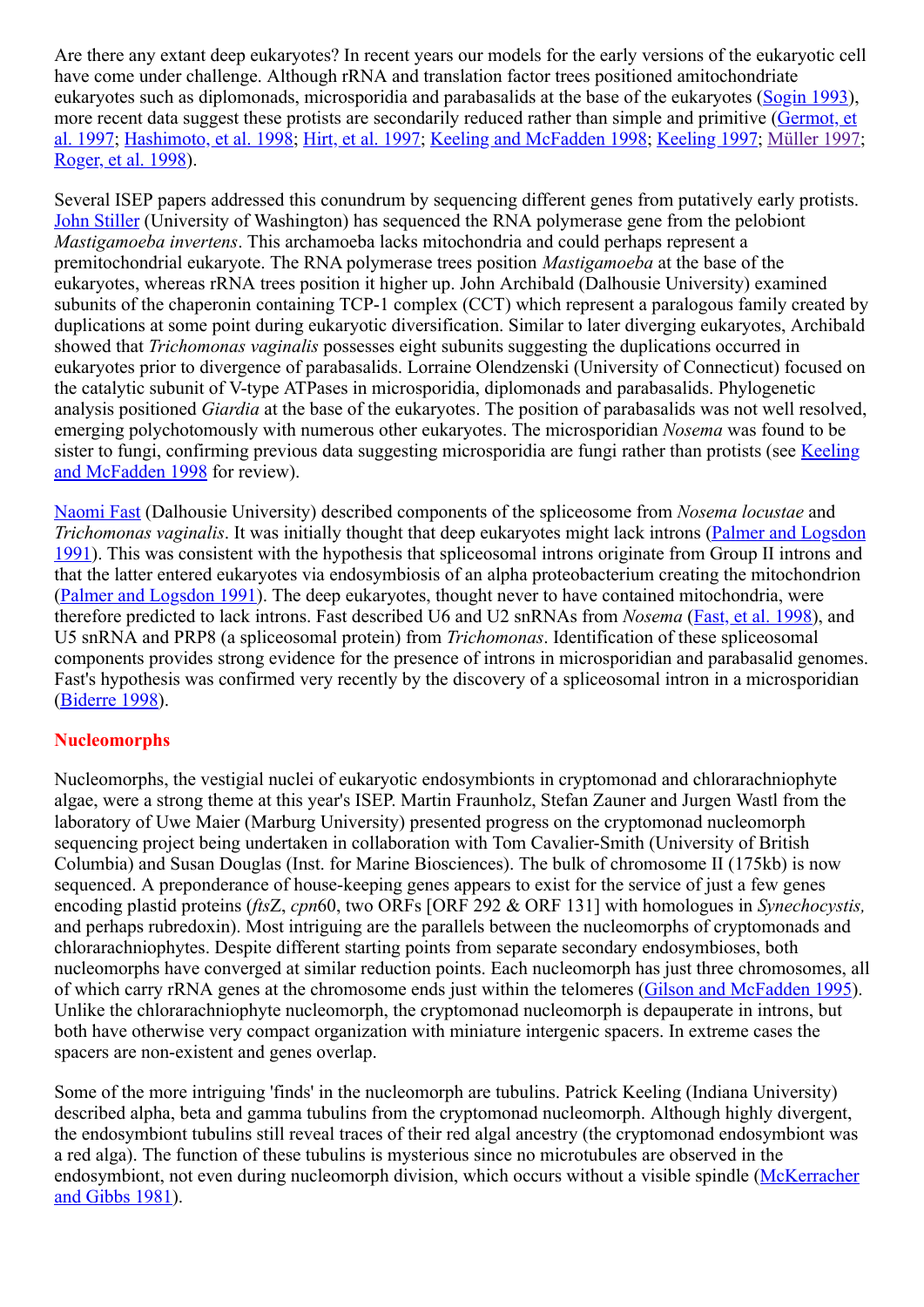It has long been suspected that nucleomorph reduction has involved transfer of genes from the nucleomorph to the host nucleus ([McFadden 1993](http://megasun.bch.umontreal.ca/isep/protista.html#McFadden)). This transfer is thought to have reached its zenith in organisms like heterokont algae where the endosymbiont nucleus has apparently disappeared completely. James Deane (University of Melbourne) reported two examples of nucleomorph to nucleus gene transfer. Deane cloned the chlorophyll binding proteins of cryptomonads and chlorarachniophytes. Phylogeny shows these genes derive from the endosymbiont nuclei ([Durnford, et al. 1998](http://megasun.bch.umontreal.ca/isep/protista.html#Durnford)), but they now reside in the secondary host nucleus. Targeting back to the endosymbiont plastid apparently begins at the endomembrane secr etory pathway, as originally suggested by Sally Gibbs ([Gibbs 1981](http://megasun.bch.umontreal.ca/isep/protista.html#Gibbs)).

Ken-Ichiro Ishida (University of British Columbia) provided a rRNA phylogeny of chlorarachniophytes, an unusual group of cercozoans with reduced green algal endosymbionts. Two 18S rRNA phylogenies, one for the host and one for the nucleus of the endosymbiont (nucleomorph), can be made for these chimaeric organisms. Both phylogenies were congruent showing that chlorarachniophytes comprise four distinct lineages exhibiting a range of cell forms: flagellates, reticulopodial amoebae and cysts.

## *Giardia*

In an ironic twist, two talks on *Giardia* were delivered by Australians. Peter Upcroft (Queensland Institute of Medical Research) described karyotyping and rDNA mapping in *G. duodenalis*. Chromosome copy number and size are known to vary dramatically in strains of *Giardia,* and Upcroft showed that the karyotype is highly plastic, a remarkable feature given that *Giardia* is asexual and not known to undergo meiosis. Changes in the chromosomes were largely attributable to rearrangements of the rDNA units and repeated units of cysteine rich proteins, ankyrins and protein kinases, all of which are located subtelomerically. This extraordinary plasticity, which occurs in a clonal line, is a sobering prospect for those undertaking genome projects on *Giardia*.

The superficial similarity between *Giardia* chromosomes and the remnant chromosomes of cryptomonad and chlorarachniophyte nucleomorphs (both have subtelomeric rDNA units on all or most of their chromosomes) is intriguing and might suggest a principal common to reduced genomes. In this respect it is worth noting that certain microsporidia (another group of protists with miniature genomes) also have rDNA units on all chromosomes ([Peyretaillade, et al. 1998\)](http://megasun.bch.umontreal.ca/isep/protista.html#Pey).

Jacqui Upcroft (Queensland Institute of Medical Research) continued the *Giardia*-down-under theme describing several oxoacid oxidoreductases present in *Trichomonas vaginalis*, [\(Brown, et al. 1998](http://megasun.bch.umontreal.ca/isep/protista.html#Brown)) *Entamoeba histolytica* and *Giardia duodenalis*. These enzymes perform similar anaerobic energy production functions to the well characterised pyruvate:ferredoxin oxidoreductase (PFOR). However, unlike PFOR the activity of these enzymes does not activate the drug metronidazole, the main line of defense against these parasites. Identification of the enzymes in native gel electrophoresis paves the way for more detailed characterization.

# **From Basic to Applied**

ISEPers are largely involved in basic research, but two talks on thraustochytrids covered the entire spectrum from basic to applied. Leander (University of Georgia) presented a molecular phylogeny of labyrinthulids and thraustochytrids, which appear to be monophyletic and basal within the broader assemblage, referred to either as stramenopiles or heterokonts. On the applied side, Ashcroft (Omega Tech Inc.) outlined the use of a thraustochytrid to produce docosahexaenoic acid as a food additive. Based on exhaustive screening of protists, *Schizochytrium* (which grows readily in airlift fermenters because it doesn't form ectoplasmic nets) was found to be an excellent strain for production of the highly valuable fatty acid used in dietary supplements and infant formula. As much as 70% of fermenter-grown *Schizochytrium* comprised lipids, and almost a third of this was docosahexaenoic acid. Systematists were delighted to hear that good phylogeny had saved Omega Tech Inc. USD \$1 million in toxicity tests. Because thraustochytrids are relatives of the heterokont algae and oomycetes (stramenopiles), which are perceived by regulatory agencies as relatively harmless, there were minimal problems in getting approval as producers of food additives. If however, *Schizochytrium* had still been classified as a fungus, approval would have been far more difficult to obtain since fungi produce a panoply of toxins.

### **rRNA Systematics**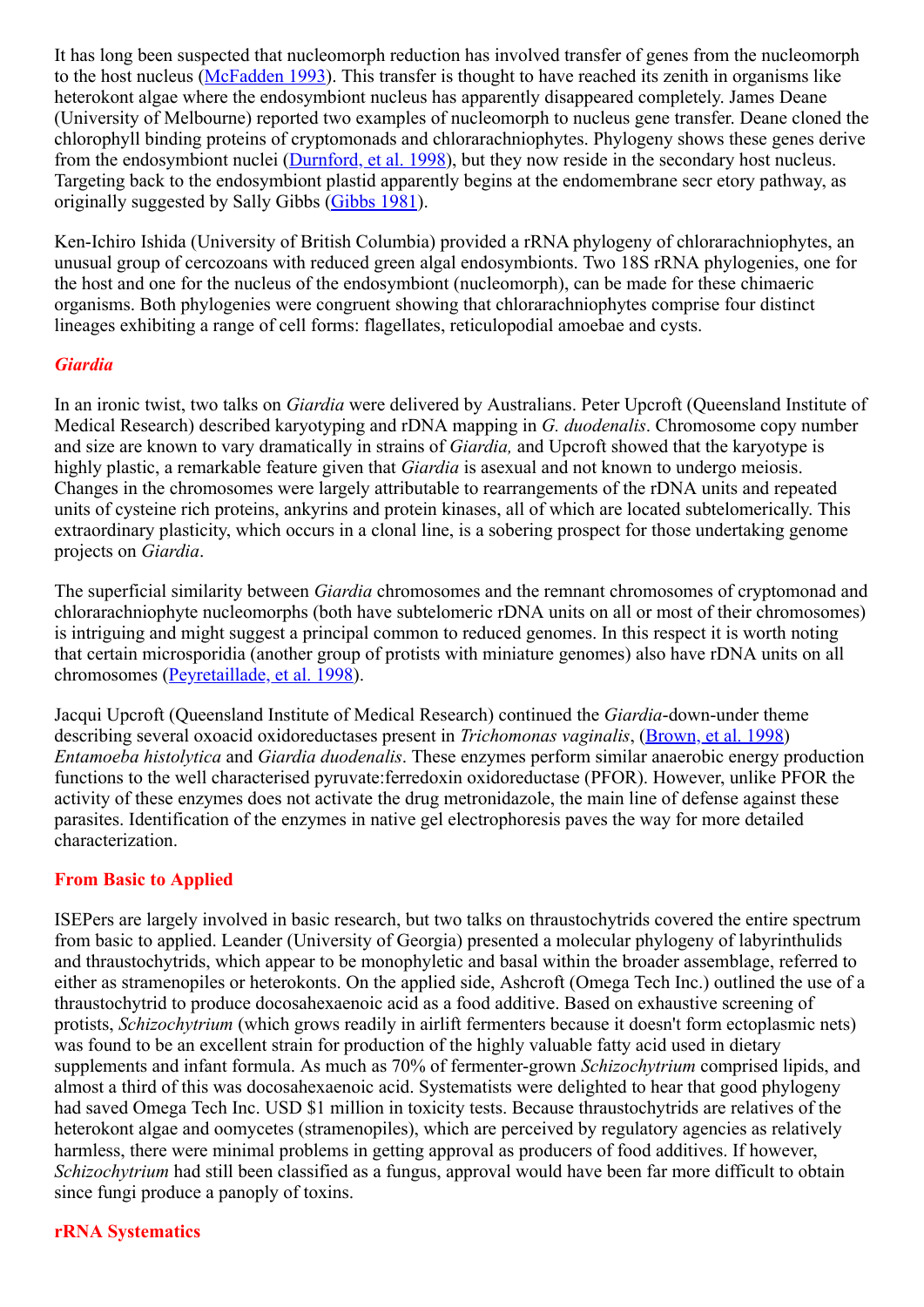A systematic theme was also pursued y Craig Bailey (Bigelow Laboratory for Ocean Sciences) who presented rRNA and *rbcL* phylogenies of xanthophytes (yellow-green algae). Traditionally the siphonous, sexual xanthophytes like *Vaucheria* as are regarded as highly derived, but Bailey's molecular data seem to suggest that *Vaucheria* is an early diverging xanthophyte and that unicellular, asexual forms are more derived. Bob Andersen (Bigelow Laboratory for Ocean Sciences) described attempts to classify eustigmatophytes of the genus *Nannochloropsis*. Small enough (1-4 microns) to defy morphological distinction by microscopical techniques these little nanoplankters also challenge our species concept. Apparently asexual, these tiny algae appear to exist as a number of virtually cosmopolitan lines, each with a unique rRNA sequence. Curiously, some of these lines (species?) have sympatric distribution. Julius Lukes (University of South Bohemia) reported 18S rRNA phylogeny of Sarc ocystidae. Sequences for *Sarcocystis dispersa*, *Sarcocystis sp*., and *Sarcocystis roger* were incorporated into an apicomplexan phylogeny. The trees suggest that *Frenkelia* may belong within *Sarcocystis* [\(Votypka, et al. 1998\)](http://megasun.bch.umontreal.ca/isep/protista.html#Votypka). Parasite phylogeny does not mirror the intermediate host phylogeny, but there may be a pattern of Sarcocystidae diversification in relation to the final hosts. Yves Van de Peer (University of Antwerp) tackled the spectre of long branches in rRNA trees. By careful use of appropriate algorithms Van de Peer considers that the burgeoning rRNA database can be extensively utilised to study phylogeny, even though there are high levels of among site rate variation in these sequence s.

## **Plastids in Apicomplexa**

Another theme was the origin and function of the relic plastid of apicomplexan parasites. Chuck Delwiche (University of Maryland) presented the case for secondary origin from a green algal endosymbiont on the basis of TufA phylogeny [\(Köhler, et al. 1997](http://megasun.bch.umontreal.ca/isep/protista.html#chuck)). Jeff Blanchard (University of Oregon) argued against a green algal endosymbiont on the basis of plastid gene organisation data, which are more congruent with a red algal endosymbiont. Tom Cavalier-Smith (University of British Columbia) argued for a common origin of plastids in Apicomplexa, dinoflagellates and euglenozoa by a single secondary endosymbiosis. In support of his thesis, Cavalier-Smith presented the [first dinoflagellate plastid DNA sequen ces](http://www.ncbi.nlm.nih.gov/htbin-post/Entrez/query?uid=10408440&form=6&db=m&Dopt=b). Protistologists have long hungered for any dinoflagellate plastid sequence data, and Cavalier-Smith's presentation of the genes for *psb*A, *psb*B, *psb*C, *rrn*L, *psa*A, and *psa*B was received with much expectation. The genes are extraordinarily divergent and Cavalier-Smith counsels caution in interpreting relationships. Nevertheless, the trees suggest a sister alliance between apicomplexan and dinoflagellate plastids which mirrors the sister relationship between the host components of these two protist lineages.

Apicomplexan plastids and dinoflagellate plastids were in turn the sister group to euglenoid plastids, thereby prompting Cavalier-Smith to adopt a parsimonious scenario in which all three obtained plastids by secondary endosymbiosis via a myzocytotic engulfment of the contents of a photosynthetic eukaryote. However, in his presidential address Øjvind Moestrup (Copenhagen University) described a new apicomplexan-like flagellate with similarities to the sister group of dinoflagellates. Moestrup's new organism seems to lack a plastid making it difficult to invoke a common origin for plastids in apicomplexa and dinoflagellates unless there have been parallel losses of plastids in dinoflagellates, euglenoids, and early but not later emerging apicomplexa.

Ross Waller (University of Melbourne) presented the first data on targeting of nuclear-encoded proteins to the apicomplexan plastid. Immunocytochemistry shows that the products of several nuclear genes are targeted to the plastid in *Toxoplasma*. Targeted proteins carry N-terminal leaders, which were shown to be sufficient to target a reporter protein (green fluorescent protein) into the plastid of *Toxoplasma*. The targeting model, which involves a bipartite leader comprised of a signal peptide and transit peptide, supports a secondary origin for the apicomplexan plastid. Moreover, the targeted proteins suggest that the vestigial plastid could have a function in fatty acid biosynthesis similar to plant and algal plastids, and an inhibitor of plastid fatty acid biosynthesis was shown to have antimalarial activity *in vitro* [\(Waller, et al. 1998\)](http://megasun.bch.umontreal.ca/isep/protista.html#Waller).

Plastid origins were also addressed by Sean Turner (Indiana University) who described ongoing efforts to determine whether or not plastids arose from a single or multiple endosymbioses of cyanobacteria. Turner has steadily increased the catalogue of cyanobacterial rRNA sequences (100 strains now complete) and performed careful phylogenetic analyses in an attempt to determine exactly where plastids emerge from the cyanobacterial divergence. Although the trees indicate a single, early divergence for the plastid lineage, the pattern is not robust, perhaps suggesting that the rRNA sequences do not retain sufficient signal to reconstruct the origins of plastids.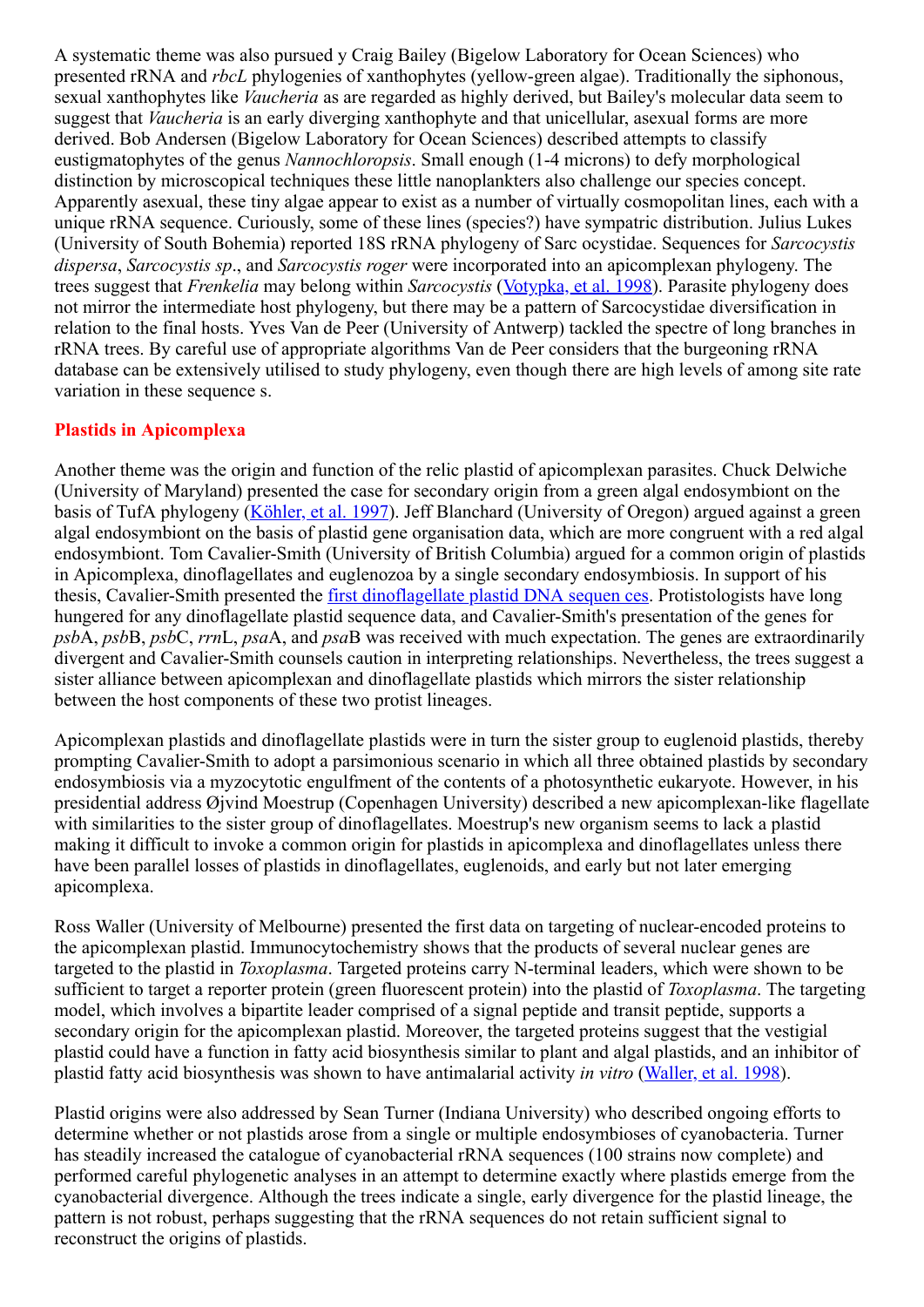## **Envoi**

An ISEP meeting wouldn't be complete without a new kingdom from Tom Cavalier-Smith. [Cavalier-Smith](http://www.ncbi.nlm.nih.gov/htbin-post/Entrez/query?uid=9809012&form=6&db=m&Dopt=b) (University of British Columbia) announced kingdom Neomonada, which embraces the choanoflagellates, icthyosporeans, *Corallochytrium*, and subsumes two previous phyla: phylum Apusozoa (small heterotrophic flagellates e.g. *Apusomonas*) and phylum Cercozoa (e.g. sarcomonads, cercozoans, filose amoebae and chlorarachniophytes). K. Neomonada is an unashamedly paraphyletic assemblage, which Cavalier-Smith posits as the wellspring of the four higher kingdoms (animals, fungi, plants and chromists) plu s several protozoan lineages.

And what about Sydney and their protist problems? Not good I'm afraid, a month later and they're still boiling their water. Cysts persist in the water, although they seem to be appearing and then disappearing, which either suggests that they are lodging intermittently in the pipes or that the assay is not entirely reliable. The puzzling part is the lack of any epidemics of giardiasis or cryptosporidiosis. Indeed, levels of diarrhoea do not appear to be any worse than before the crisis, which only serves to highlight the difficulties in monitoring for pathogens. While it is reasonably straightforward to identify parasite cysts in drinking water supplies, it is not yet possible to tell if the cysts are pathogenic or even viable [\(Morgan and Thompson 1998\)](http://megasun.bch.umontreal.ca/isep/protista.html#Morgan). In order to avoid unnecessary health scares, protistologists should receive more funding to study simple eukaryotes. At least the collecting will be easy now that the organisms are on tap!

\* The next ISEP meeting will be hosted by Julius Lukes in the year 2000 at Ceske Budejovice in southern Bohemia (Czech Republic).

[Geoffrey I. McFadden](http://www.plantcell.unimelb.edu.au/evolution.html) Plant Cell Biology Research Centre, School of Botany, University of Melbourne, Parkville VIC 3052, Australia. fax 61-3-9347-1071 e-mail [g.mcfadden@botany.unimelb.edu.au](mailto:g.mcfadden@botany.unimelb.edu.au)

# **References**

**Biderre C** (1998) A small spliceosomal-type intron occurs in a ribosomal protein gene of the microsporidian *Encephalitozoon cuniculi*. Mol Biochem Parasitol **94:** 283-286

**Blom D, de Haan A, van den Berg M, Sloof P, Jirku M, Lukes J, Benne R** (1998) RNA editing in the free-living bodonid *Bodo saltans*. Nucleic Acids Res **26:** 1205-1213. [Abstract](http://www.ncbi.nlm.nih.gov/htbin-post/Entrez/query?uid=9469817&form=6&db=m&Dopt=b)

**Brown DM, Upcroft JA, Edwards MR, Upcroft P** (1998) Alternative 2-keto acid oxidoreductase activities in *Trichomonas vaginalis*. Mol Biochem Parasitol **94:** 203-214. [Abstract](http://www.ncbi.nlm.nih.gov/htbin-post/Entrez/query?uid=10080389&form=6&db=m&Dopt=b)

**Durnford DG, Deane JA, Tan S, McFadden GI, Gantt E, Green BR** (1999) A phylogenetic assessment of plastids and eukaryotic light-harvesting antenna proteins. J. Mol. Evol. **48: 59-68.** [Abstract](http://www.ncbi.nlm.nih.gov/htbin-post/Entrez/query?uid=9873077&form=6&db=m&Dopt=b)

**Fast NM, Roger AJ, Richardson CA, Doolittle WF** (1998) U2 and U6 snRNA genes in the microsporidian *Nosema locustae*: evidence for a functional spliceosome. Nucleic Acids Res **26:** 3202-3207. [Abstract](http://www.ncbi.nlm.nih.gov/htbin-post/Entrez/query?uid=9628919&form=6&db=m&Dopt=b)

**Germot A, Philippe H, Le Guyader H** (1997) Evidence for loss of mitochondria in Microsporidia from a mitochondrial-type HSP70 in *Nosema locustae*. Mol Biochem Parasitol **87:** 159-168. [Abstract](http://www.ncbi.nlm.nih.gov/htbin-post/Entrez/query?uid=9247927&form=6&db=m&Dopt=b)

**Gibbs SP** (1981) The route of entry of cytoplasmically synthesized proteins into chloroplasts of algae possessing chloroplast ER. J Cell Sci **35:** 253-266

**Gilson PR, McFadden GI** (1995) The chlorarachniophyte: a cell with two different nuclei and two different telomeres. Chromosoma **103:** 635-41

**Hashimoto T, Sanchez L, Shirakura T, Müller M, Hasegawa M** (1998) Secondary absence of mitochondria in *Giardia lamblia* and *Trichomonas vaginalis* revealed by valyl-tRNA synthetase phylogeny. Proc Natl Acad Sci USA **95:** 6860-6865. [Abstract](http://www.ncbi.nlm.nih.gov/htbin-post/Entrez/query?uid=9618503&form=6&db=m&Dopt=b)